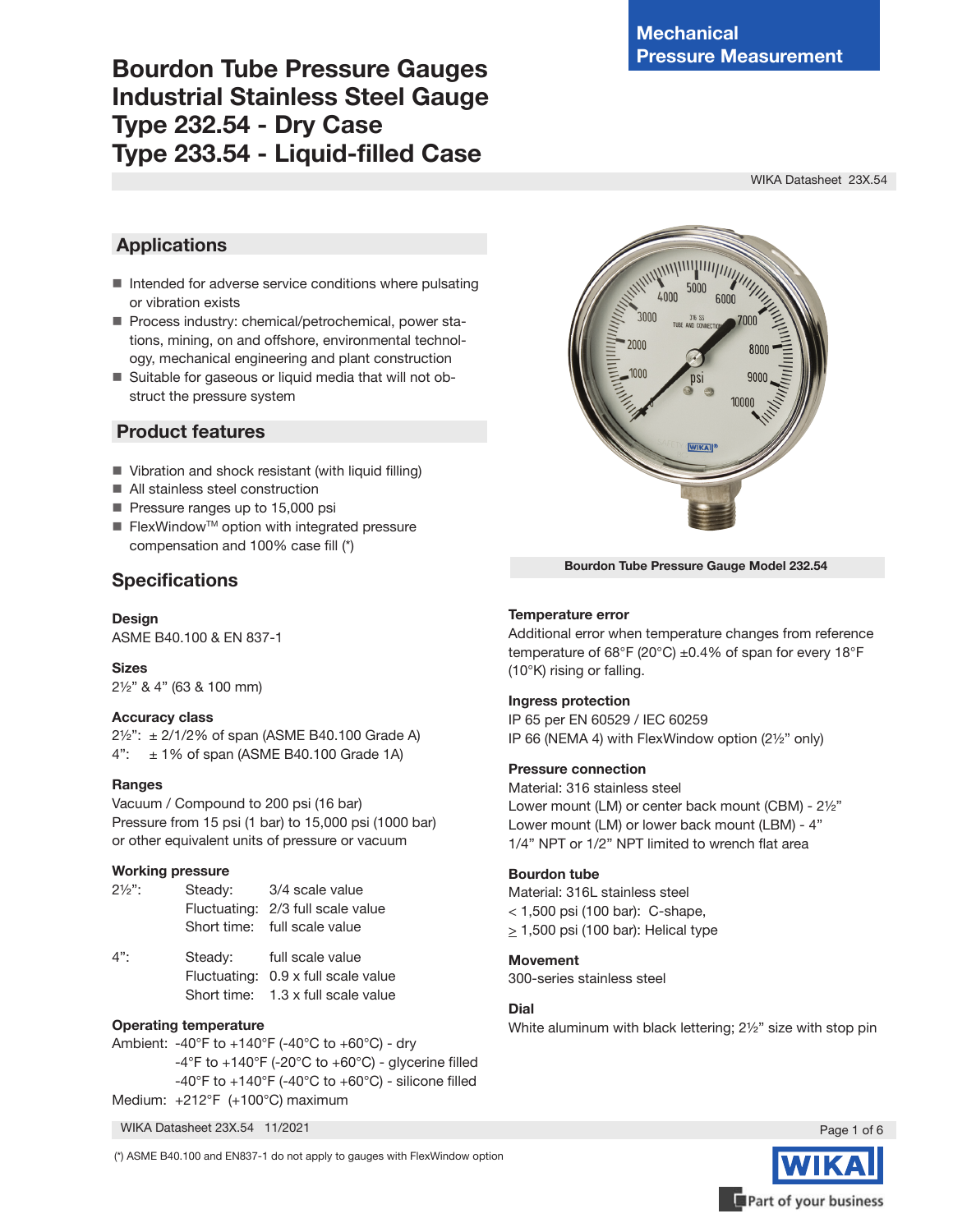#### **Pointer**

Black aluminum, friction adjustable

#### **Case**

304 stainless steel with vent plug for ranges ≤ 300 psi (FlexWindow option without vent plug) and polished stainless steel bayonet ring. Suitable for liquid filling. Welded case/socket connection.

# **Window**

Laminated safety glass with Buna-N gasket FlexWindow (clear liquid silicone rubber)

## **Case fill**

Glycerine 99.7% - Type 233.54 100% Case fill with integrated pressure compensation with FlexWindow option (only available in 2½")

# **Optional extras**

- 316SS restrictor
- Accuracy  $\pm 1.0\%$  of full scale (2½" size)
- Stainless steel front or rear flange
- Zinc-plated steel or SS u-clamp bracket (field installable)
- Red drag pointer or mark pointer  $(*)$
- Silicone or Halocarbon oil case filling (\*)
- Special connections limited to wrench flat area
- Cleaned for O2 service (\*)
- Custom dial layout
- Other pressure scales available bar, kPa, MPa, kg/cm² and dual scales

(\*) Not available with FlexWindow

# **Dimensions**



| <b>Size</b> |              |  |  |                               |  |                                                                       |  |      |      |                                                           |  |
|-------------|--------------|--|--|-------------------------------|--|-----------------------------------------------------------------------|--|------|------|-----------------------------------------------------------|--|
|             |              |  |  |                               |  |                                                                       |  |      |      | A B C D E G H J M N P R S T W Weight                      |  |
| 2.5"        | mm 70        |  |  |                               |  |                                                                       |  |      |      | 54 33.5 62 13 55.5 - 3.6 85 75 87 72 12 - 14 0.36 lb. dry |  |
|             |              |  |  |                               |  | in 2.75 2.13 1.32 2.44 0.51 2.19 - 0.14 3.35 2.95 3.43 2.83 0.47 1/4" |  |      |      | 0.55 0.44 lb. filled                                      |  |
|             |              |  |  | 4" mm 110 87 49.5 100 15.5 81 |  |                                                                       |  |      |      | 30 4.8 132 116 125 110 15 22 1.10 lb. dry                 |  |
|             | $\mathsf{I}$ |  |  |                               |  | 4.30 3.43 1.95 3.94 0.61 3.19 1.18 0.19 5.20 4.57 4.92 4.33           |  | 0.59 | 1/2" | 0.87 1.76 lb. filled                                      |  |

**Recommended panel cutout is dimension D + 3 mm**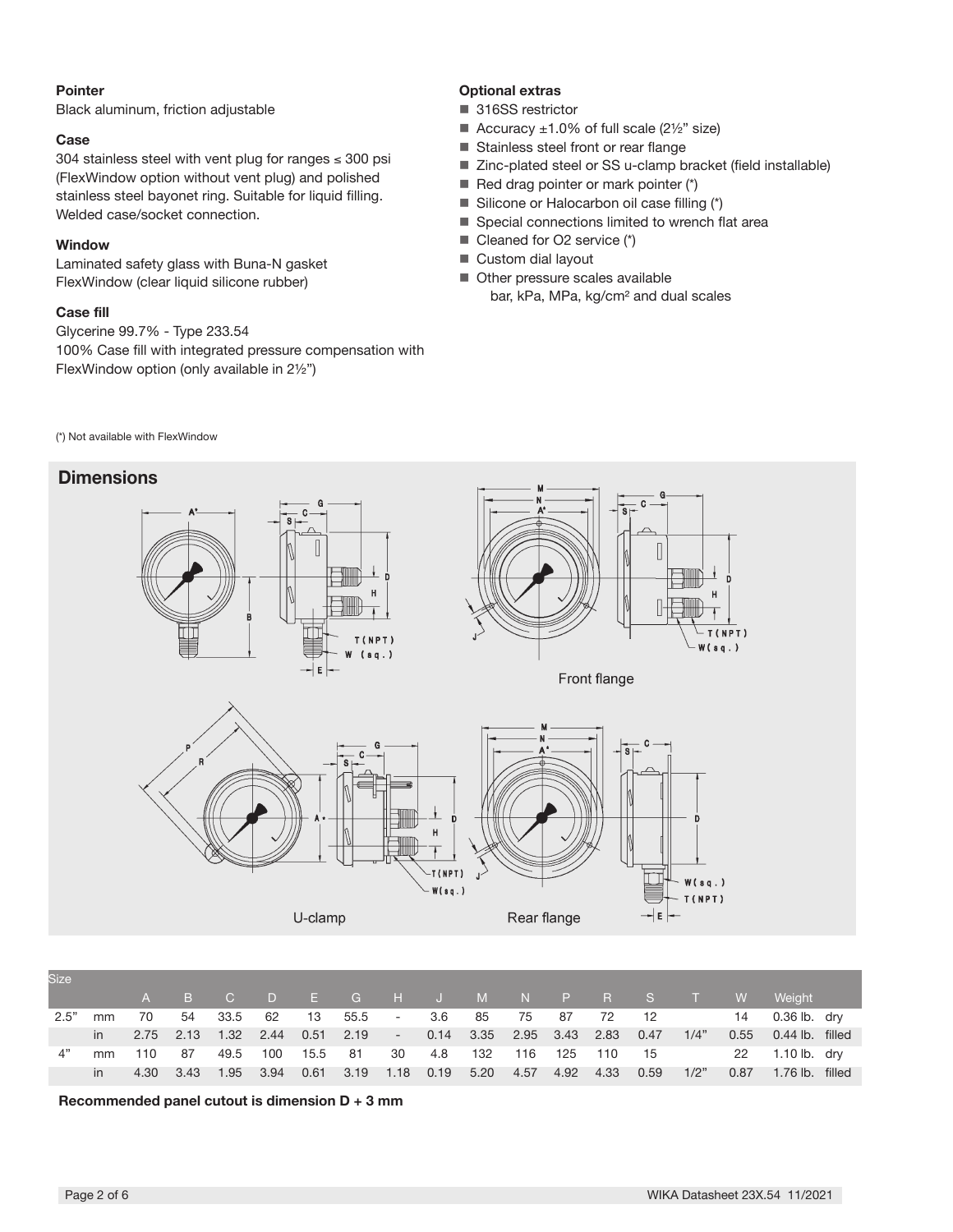# **Quick Order Guide/Standard Items - 23X.54 21/2"**

Specifications according to data sheet 23X.53 and 23X.54<br>Nominal size 2.5" Nominal size

# **Standard features**

Measuring System Stainless Steel<br>Process Connection 1/4 NPT Process Connection<br>Case material

Stainless steel 1.4301 (standard)

#### **Ordering information**

|         |                                          | with                                                                          |                                                                           |                                                                                                              |                                          |  |  |
|---------|------------------------------------------|-------------------------------------------------------------------------------|---------------------------------------------------------------------------|--------------------------------------------------------------------------------------------------------------|------------------------------------------|--|--|
|         |                                          |                                                                               |                                                                           |                                                                                                              | đΤ                                       |  |  |
|         |                                          |                                                                               |                                                                           | psi / -inHg                                                                                                  | psi / -inHg                              |  |  |
| without | 2nd scale bar                            | without                                                                       | 2nd scale bar                                                             | without                                                                                                      | without                                  |  |  |
|         |                                          |                                                                               |                                                                           |                                                                                                              |                                          |  |  |
|         |                                          |                                                                               |                                                                           |                                                                                                              | 9832101                                  |  |  |
|         |                                          |                                                                               |                                                                           |                                                                                                              | 9832119                                  |  |  |
|         |                                          |                                                                               |                                                                           |                                                                                                              | 9832127                                  |  |  |
| 9744924 |                                          |                                                                               |                                                                           | 9831881                                                                                                      | 9832135                                  |  |  |
| 9744932 |                                          |                                                                               |                                                                           |                                                                                                              | 9832144                                  |  |  |
|         |                                          |                                                                               |                                                                           | 9831903                                                                                                      | 9832152                                  |  |  |
| 9744959 | 9735165                                  | 9745190                                                                       | 9735300                                                                   | 9831911                                                                                                      | 9832160                                  |  |  |
| 9744967 | 9744967-0006                             | 9745203                                                                       | 50092481                                                                  | 9831929                                                                                                      | 9832178                                  |  |  |
| 9744975 | 9735173                                  | 9745211                                                                       | 9735318                                                                   | 9831937                                                                                                      | 9832186                                  |  |  |
| 9744983 | 52912480                                 | 9745220                                                                       | 52912486                                                                  | 9831945                                                                                                      | 9832195                                  |  |  |
| 9744991 | 9735181                                  | 9745238                                                                       | 9735326                                                                   | 9831954                                                                                                      | 9832208                                  |  |  |
| 9745009 | 9735199                                  | 9745246                                                                       | 9735335                                                                   | 9831962                                                                                                      | 9832216                                  |  |  |
| 9745017 | 9745017-0012                             | 9745254                                                                       | 50507176                                                                  | 9831970                                                                                                      | 9832225                                  |  |  |
| 9745025 | 9735203                                  | 9745262                                                                       | 9735343                                                                   | 9831988                                                                                                      | 9832233                                  |  |  |
| 9745033 | 9735211                                  | 9745270                                                                       | 9735351                                                                   | 9831996                                                                                                      | 9832241                                  |  |  |
| 9745041 | 9735229                                  | 9745289                                                                       | 9735369                                                                   | 9832004                                                                                                      | 9832259                                  |  |  |
| 9745050 | 9735237                                  | 9745297                                                                       | 9735377                                                                   | 9832012                                                                                                      | 9832267                                  |  |  |
| 9744827 | 9735245                                  | 9745068                                                                       | 9735385                                                                   | 9831784                                                                                                      | 9832020                                  |  |  |
| 9744835 | 52857154                                 | 9745076                                                                       | 50092430                                                                  | 9831792                                                                                                      | 9832046                                  |  |  |
| 9744843 | 50092391                                 | 9745084                                                                       | 52698301                                                                  | 9831805                                                                                                      | 9832055                                  |  |  |
| 9744851 | 50422481                                 | 9745092                                                                       | 50946609                                                                  | 9831814                                                                                                      | 9832063                                  |  |  |
| 9744860 | 52912481                                 | 9745106                                                                       | 55813481                                                                  | 9831822                                                                                                      | 9832071                                  |  |  |
| 9744878 | 52802429                                 | 9745114                                                                       | 52912485                                                                  | 9831830                                                                                                      | 9832089                                  |  |  |
| 9744886 | 52912482                                 | 9745122                                                                       | 52912484                                                                  | 9831848                                                                                                      | 9832097                                  |  |  |
|         | 9744894<br>9744908<br>9744916<br>9744940 | psi / -inHg<br>9735114<br>9735122<br>9735130<br>9735148<br>9735156<br>9837642 | without<br>9745130<br>9745149<br>9745157<br>9745165<br>9745173<br>9745181 | Removable bayonet ring<br>Œ<br>psi / -inHg<br>9735254<br>9735262<br>9735270<br>9735288<br>9735296<br>4310489 | 9831856<br>9831865<br>9831873<br>9831899 |  |  |



available on stock

available after production

not available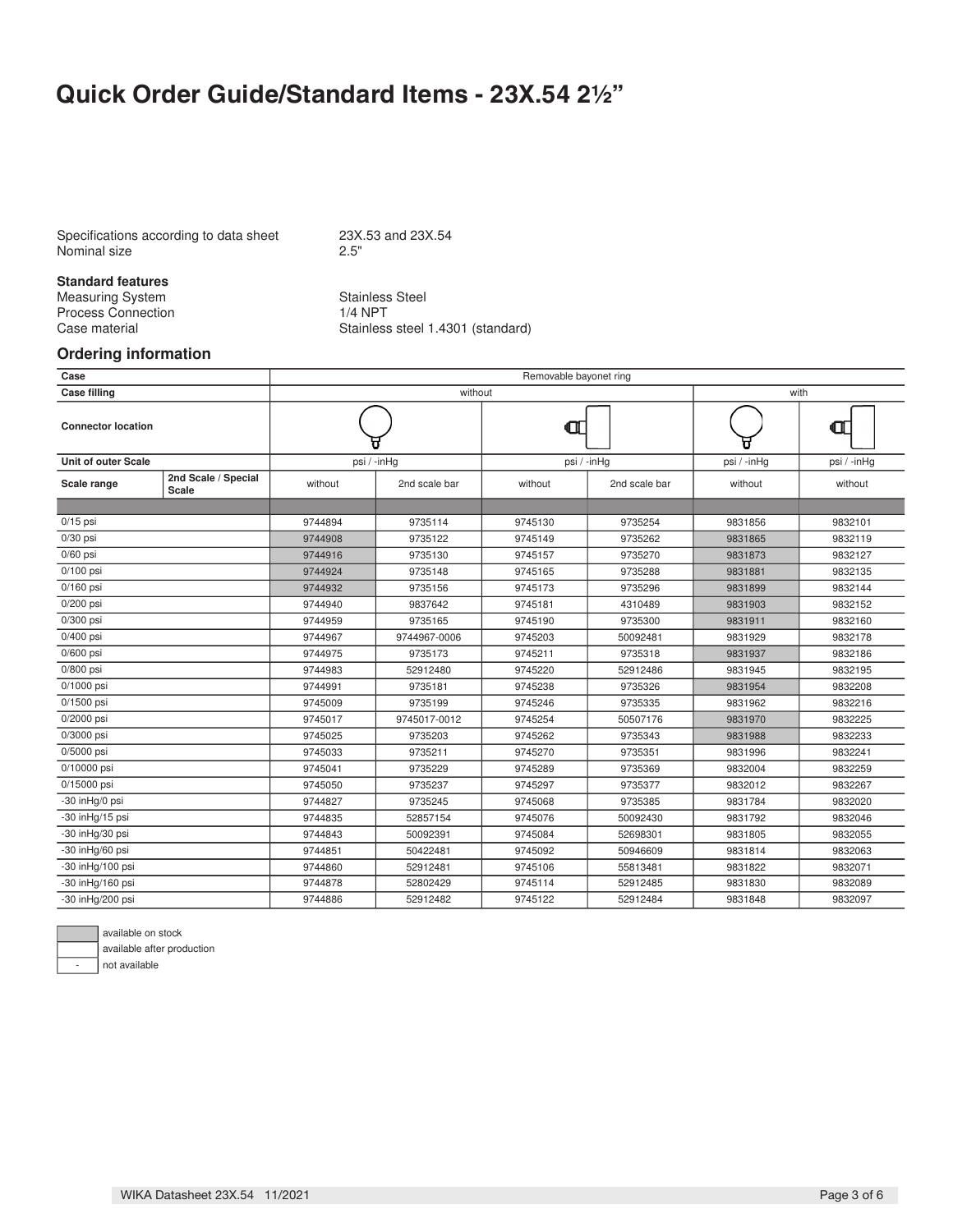# **Standard Order Code - 23X.54 21/2"**

|   |     | <b>Measuring System</b>     |
|---|-----|-----------------------------|
| 1 | 3   | <b>Stainless Steel</b>      |
|   |     | <b>Case filling</b>         |
|   | 2   | without                     |
| 2 | 3   | with                        |
|   |     | Case                        |
| 3 | 54  | Removable bayonet ring      |
|   |     | <b>Unit of outer Scale</b>  |
|   | в   | bar                         |
|   | P   | psi / -inHg                 |
|   | L   | kPa                         |
|   | Е   | MPa                         |
| 4 | κ   | kg/cm2                      |
|   |     | <b>Measuring range</b>      |
|   | G   | gauge pressure range        |
| 5 | v   | vacuum- or compound-range   |
|   |     | Scale range                 |
|   | 310 | 0/15 psi<br>(-30"Hg/0)      |
|   | 321 | 0/30 psi<br>(-30"Hg/15 psi) |
|   | 341 | 0/60 psi                    |
|   | 369 | 0/100 psi                   |
|   | 411 | 0/160 psi                   |
|   | 414 | 0/200 psi                   |
|   | 421 | 0/300 psi                   |
|   | 428 | 0/400 psi                   |
|   | 441 | 0/600 psi                   |
|   | 455 | 0/800 psi                   |
|   | 469 | 0/1000 psi                  |
|   | 510 | 0/1500 psi                  |
|   | 514 | 0/2000 psi                  |
|   | 521 | 0/3000 psi                  |
|   | 528 | 0/4000 psi                  |
|   | 534 | 0/5000 psi                  |
|   | 541 | 0/6000 psi                  |
|   | 552 | 0/7500 psi                  |
|   | 569 | 0/10000 psi                 |
|   | 610 | 0/15000 psi                 |
|   | 331 | -30 in Hg/30 psi            |
|   | 352 | -30 in Hg/60 psi            |
|   | 379 | -30 in Hg/100 psi           |
|   | 412 | -30 in Hg/160 psi           |
|   | 415 | -30 inHg/200 psi            |
| 6 | 422 | -30 inHg/300 psi            |
|   |     |                             |

|    |           | 2nd Scale / Special Scale                    |
|----|-----------|----------------------------------------------|
|    | Z         | without                                      |
|    | В         | 2nd scale bar                                |
|    | P         | 2nd scale psi                                |
|    | L         | 2nd scale kPa                                |
|    | Е         | 2nd scale MPa                                |
| 7  | ĸ         | 2nd scale kg/cm2                             |
|    |           | <b>Process Connection</b>                    |
|    | <b>NB</b> | <b>1/4 NPT</b>                               |
|    | GB        | G 1/4 B                                      |
| 8  | <b>NH</b> | <b>1/8 NPT</b>                               |
|    |           | <b>Connector location</b>                    |
|    | U         | lower mount                                  |
|    | В         | center back mount                            |
|    | E         | 3 o'clock                                    |
|    | G         | 9 o'clock                                    |
| 9  | D         | 12 o'clock                                   |
|    |           | <b>Mounting Flange/Bracket</b>               |
|    | z         | Without (Standard)                           |
|    | F         | front flange, polished SS                    |
|    | C         | Rear Flange, Stainless Steel                 |
| 10 | κ         | Panel mount with Stainless steel U-clamp     |
|    |           | <b>Restrictor</b>                            |
|    | z         | Without<br>(Standard)                        |
|    | Q         | stainless steel, D 0.6                       |
| 11 | R         | Stainless Steel, Orifice 0.3mm(0.012 inches) |
|    |           | <b>Special design features</b>               |
|    | z         | without (Standard)                           |
|    | G         | for Oxygen, Cleanliness ASME B40.1 Level IV  |
|    | D         | Cleanliness ASME B40.1 Level IV              |
| 12 | N         | <b>NACE Sour Gas Service</b>                 |
|    |           | <b>Certificates</b>                          |
|    | z         | without (Standard)                           |
| 13 | 1         | quality certificates                         |
|    |           | <b>Approvals</b>                             |
| 14 | z         | without<br>(Standard)                        |
|    |           | <b>Additional ordering information</b>       |
|    | z         | Without<br>(Standard)                        |
| 15 | т         | <b>Additional text</b>                       |

|                                                        |  | 1 2 3 4 5 6 7 8 9 10 11 12 13 14 15 |  |  |  |  |  |  |  |
|--------------------------------------------------------|--|-------------------------------------|--|--|--|--|--|--|--|
| Modelcode: 23 .54.063 - Product 23 .54.063 - Product 2 |  |                                     |  |  |  |  |  |  |  |

#### **Additional Text:**

**Additional scale ranges and options are available. Please contact the factory or access the product configurator for model 23X.54 on the WIKA US website.**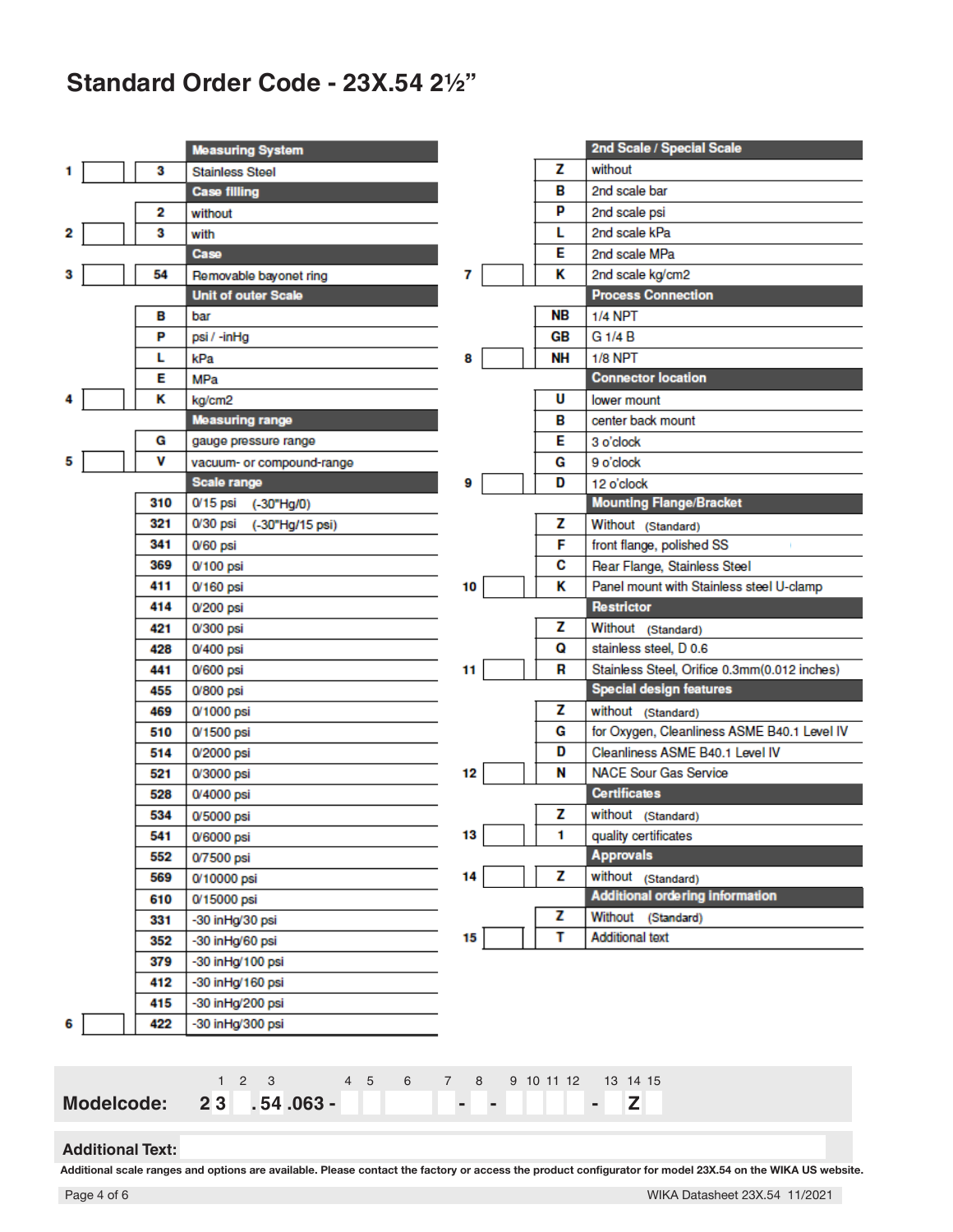# **Quick Order Guide/Standard Items - 23X.54 4"**

Specifications according to data sheet 23X.53 and 23X.54<br>Nominal size 100 mm Nominal size

**Standard features**

Measuring System<br>
2nd Scale / Special Scale<br>
2nd Scale / Special Scale<br>
3nd Scale<br>
3nd Scale<br>
3nd Scale<br>
3nd Scale<br>
3nd Scale<br>
3nd Scale<br>
3nd Scale<br>
3nd Scale<br>
3nd Scale<br>
3nd Scale<br>
3nd Scale<br>
3nd Scale<br>
3nd Scale<br>
3nd Sca 2nd Scale / Special Scale<br>Accuracy Class Material pressure element

+/- 1% (ASME B40.100 Grade 1A)<br>Measuring System 316L

# **Ordering information**

|                                         |           | without            |             | with      |                        |             |  |  |  |  |  |  |  |  |
|-----------------------------------------|-----------|--------------------|-------------|-----------|------------------------|-------------|--|--|--|--|--|--|--|--|
|                                         |           |                    | đΠ          |           |                        | Œ           |  |  |  |  |  |  |  |  |
|                                         |           |                    | psi / -inHg |           |                        | psi / -inHg |  |  |  |  |  |  |  |  |
| <b>Process Connection</b>               | $1/2$ NPT | <b>1/4 NPT</b>     | $1/2$ NPT   | $1/2$ NPT | <b>1/4 NPT</b>         | $1/2$ NPT   |  |  |  |  |  |  |  |  |
|                                         |           |                    |             |           |                        |             |  |  |  |  |  |  |  |  |
|                                         | 9745610   | 9745378            | 9745858     | 9832585   | 9832348                | 9832828     |  |  |  |  |  |  |  |  |
|                                         | 9745629   | 9745386            | 9745866     | 9832594   | 9832356                | 9832836     |  |  |  |  |  |  |  |  |
| $0/30$ psi<br>$0/60$ psi<br>$0/100$ psi |           | 9745394            | 9745874     | 9832607   | 9832365                | 9832845     |  |  |  |  |  |  |  |  |
|                                         | 9745645   | 9745408            | 9745882     | 9832615   | 9832373                | 9832853     |  |  |  |  |  |  |  |  |
|                                         | 9745653   | 9745416            | 9745890     | 9832624   | 9832381                | 9832861     |  |  |  |  |  |  |  |  |
|                                         | 9745661   | 9745424            | 9745904     | 9832632   | 9832399                | 9832879     |  |  |  |  |  |  |  |  |
|                                         | 9745670   | 9745432            | 9745912     | 9832640   | 9832403                | 9832887     |  |  |  |  |  |  |  |  |
|                                         | 9745688   | 9745440            | 9745920     | 9832658   | 9832411                | 9832895     |  |  |  |  |  |  |  |  |
| 0/400 psi<br>$0/600$ psi                |           | 9745459            | 9745939     | 9832666   | 9832429                | 9832909     |  |  |  |  |  |  |  |  |
|                                         | 9745718   | 9745475            | 9745955     | 9832683   | 9832445                | 9832925     |  |  |  |  |  |  |  |  |
|                                         | 9745726   | 9745483            | 9745963     | 9832691   | 9832454                | 9832934     |  |  |  |  |  |  |  |  |
|                                         | 9745734   | 9745491            | 9745971     | 9832705   | 9832462                | 9832942     |  |  |  |  |  |  |  |  |
|                                         | 9745742   | 9745505            | 9745980     | 9832713   | 9832470                | 9832950     |  |  |  |  |  |  |  |  |
|                                         | 9745750   | 9745513            | 9745998     | 9832721   | 9832488                | 9832968     |  |  |  |  |  |  |  |  |
|                                         | 9745769   | 9745521            | 9746005     | 9832739   | 9832496                | 9832976     |  |  |  |  |  |  |  |  |
|                                         | 9745777   | 9745530            | 9746013     | 9832747   | 9832500                | 9832985     |  |  |  |  |  |  |  |  |
|                                         | 9745548   | 9745300            | 9745785     | 9832518   | 9832275                | 9832755     |  |  |  |  |  |  |  |  |
|                                         | 9745556   | 9745319            | 9745793     | 9832526   | 9832284                | 9832764     |  |  |  |  |  |  |  |  |
|                                         | 9745564   | 9745327            | 9745807     | 9832535   | 9832292                | 9832772     |  |  |  |  |  |  |  |  |
|                                         | 9745572   | 9745335            | 52874492    | 9832543   | 9832305                | 52874627    |  |  |  |  |  |  |  |  |
|                                         | 9745580   | 9745343            | 9745823     | 9832551   | 9832314                | 9832798     |  |  |  |  |  |  |  |  |
|                                         | 9745599   | 9745351            | 9745831     | 9832569   | 9832322                | 9832802     |  |  |  |  |  |  |  |  |
|                                         | 9745602   | 9745360            | 52823635    | 9832577   | 9832330                | 52912554    |  |  |  |  |  |  |  |  |
|                                         |           | 9745637<br>9745696 | psi / -inHg |           | Removable bayonet ring | psi / -inHg |  |  |  |  |  |  |  |  |



available after production

not available

WIKA Datasheet 23X.54 · 11/2021 Page 5 of 6